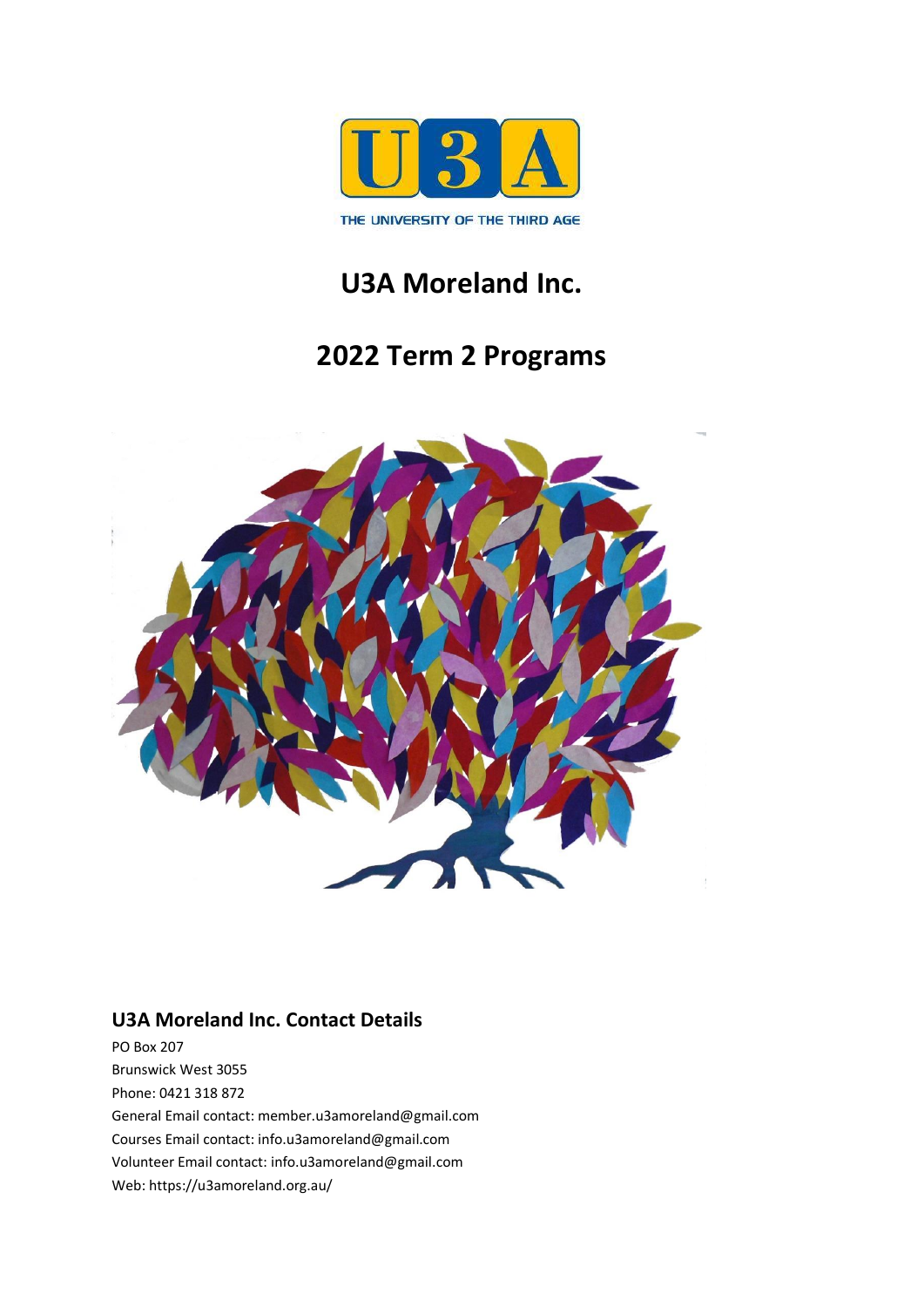# **Table of Contents**

## 2022 Term Dates

Term 2: Tuesday 26 April to Friday 24 June Term 3: Monday 11 July- Friday 16 September Term 4: Monday 3 October - Friday 9 December (public holidays excepted)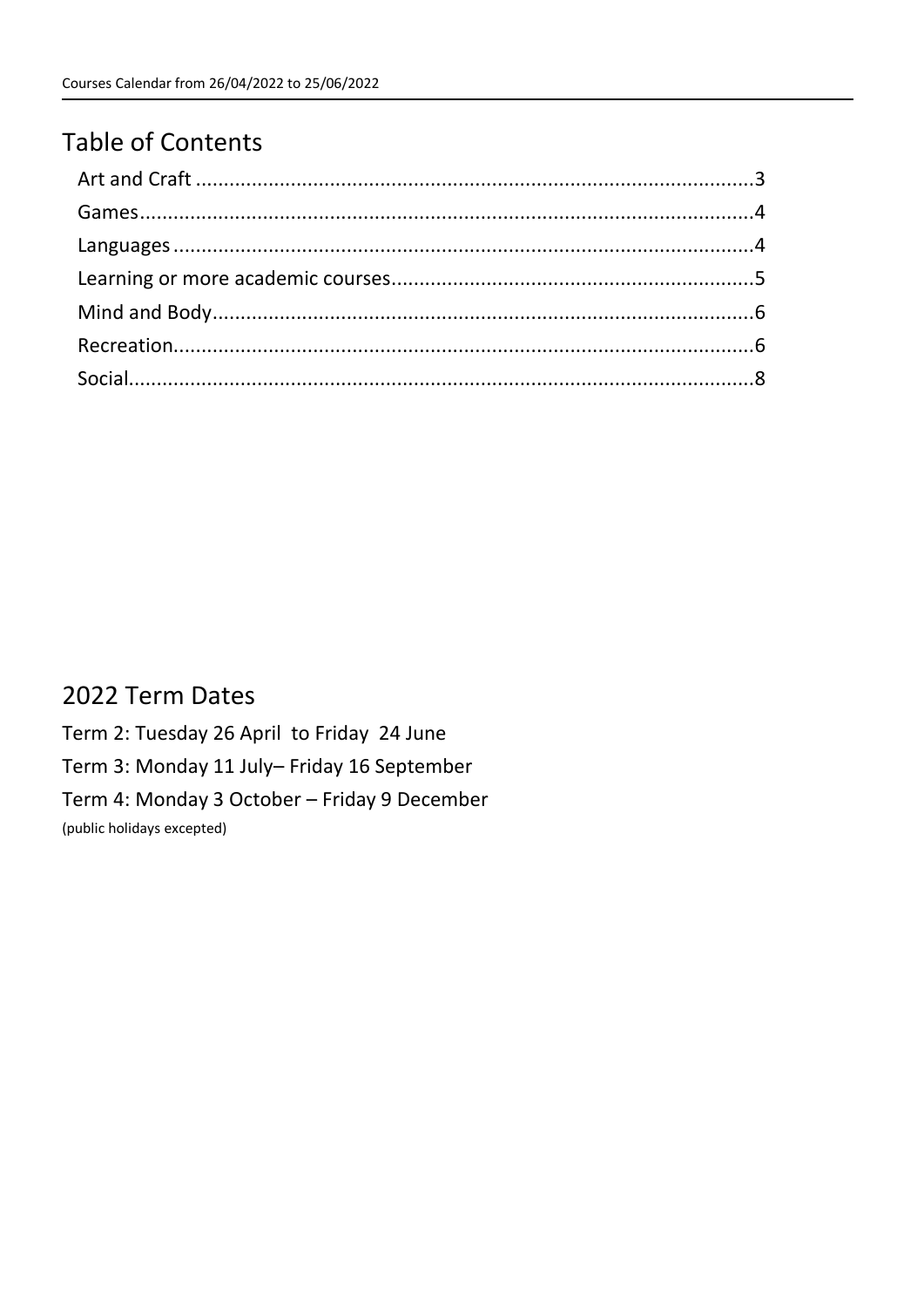# <span id="page-2-0"></span>**Art and Craft**

### **222ART01: Sit and Knit, Tips and Tricks Type: Short Course**

**Dates: 01/03/2022 - 21/06/2022 Frequency: Weekly Course, Tue 10:30 - 12:00**

### **Location: Siteworks, Workroom 1, Saxon Street Brunswick Tutor: Debra Kinsey**

Come, show and tell about your current or past unfinished project/s with fellow knitters. Debra, from Debra Kinsey Knits, will provide support as well as introducing new techniques and tips. This is a time to share knitting news, chat and receive help, encouragement, ideas and inspiration for a new project, or more. All levels of knitting experience welcome.

Weekly, 10.30 am – 12.00. Term 2 sessions start Tuesday 26th April.

### **222ART02: A Little Printmaking and Potting Type: Long Course**

### **Dates: 26/04/2022 - 21/06/2022 Frequency: Weekly Course, Tue 14:00 - 16:00**

### **Location: Temple Park Senior Citizens 24 Gray St Brunswick West Tutor: Ann Wookey**

Participants will design and make hand-pressed prints, interchanging with hand-built ceramics. A studio environment is aimed towards, with the participant's own skills at the fore. Relief printing inks, and printmaking equipment like rollers, inking plates, spatulas, and clean up items will be provided. Clay and some pottery-making tools likewise. Costs apart from pot firing to be shared across the group. Nearby Northcote Pottery offers firing services.

No prior knowledge required, but experience would be useful. Equipment needs: linocut prints: cutting board, pencils, papers (drawing, tracing, draft print and final print), lino / vinyl engraving sheets, lino / wood cutting tools, printing equipment (inks, rollers, inking up sheets, palette knives). other art prints: as specified by session leader. pottery: to be discussed with participants

Weekly, 2.00 – 4.00 pm. Term 2 sessions start Wednesday 27 April.

### **223ART01: Painting and Drawing Type: Long Course**

### **Location: Coburg Senior Citizens Centre 21 Harding Street Coburg Tutor: Melinda Venticich**

In these sessions we enjoy exploring and developing our drawing and painting styles. Each session begins with a drawing exercise, followed with time for our own projects. All members of the group are invited to lead sessions introducing different techniques and styles. You are welcome to work in your preferred medium. Acrylics and watercolours are the main mediums used currently. No formal instruction is given, positive peer advice is shared.

Weekly, 2.00 – 4.00 pm. Term 2 sessions start Wednesday 27 April.

### **Dates: 27/04/2022 - 22/06/2022 Frequency: Weekly Course, Wed 14:00 - 16:00**

### **Location: At home via Zoom Tutor: Ann Wookey**

In these Zoom sessions you will have the opportunity to enjoy exploring and developing your drawing and painting styles. Each session will begin with a drawing exercise, followed with time for your own projects. All members of the group are invited to share different techniques and styles. You are welcome to work in your preferred medium. No formal instruction is given, positive peer advice is shared. This group is similar in format to the Face to Face Painting and Drawing group,

Please note that this program is delivered via Zoom only as an alternative to the Face to Face group.

Weekly, 2.00 – 4.00 pm on Zoom. Term 2 sessions start Wednesday 27 April.

### U3A Moreland Inc. Page 3 of 8.

**223ART02: Painting and Drawing on Zoom Type: Long Course**

# **Dates: 02/02/2022 - 22/06/2022 Frequency: Weekly Course, Wed 14:00 - 16:00**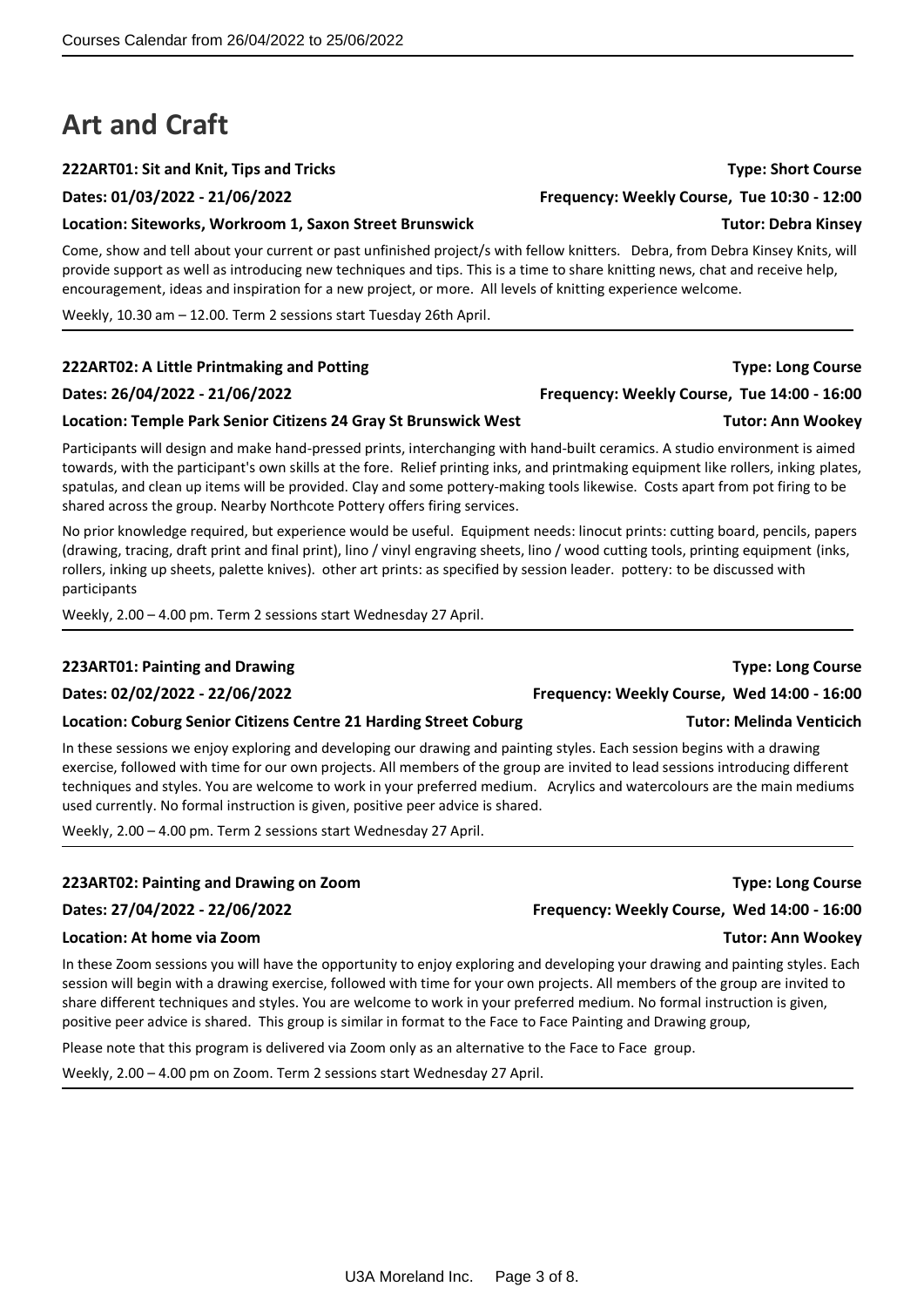# <span id="page-3-0"></span>**Games**

### **222GAM01: Mahjong on Tuesday Type: Long Course**

### **Dates: 01/03/2022 - 21/06/2022 Frequency: Weekly Course, Tue 13:00 - 15:00**

**Location: Brunswick Mallet Sports Club, Victoria Street Brunswick West Tutor: Deb Morawsky and Jann Somers**

Come along to our Tuesday Mahjong group. Improve your thinking skills and enjoy playing a new game.

Weekly, 1.00 – 3.00 pm. Term 2 sessions start Tuesday 26 April.

### **223GAM01: Board and Card Games Type: Long Course**

### **Dates: 02/02/2022 - 22/06/2022 Frequency: Weekly Course, Wed 10:00 - 12:00**

### **Location: Siteworks, Community Room, Saxon Street Brunswick Tutor: Pauline O'Brien**

We play Azul, Scrabble, Sequence, Chinese Checkers and many other games over a cup of tea or coffee. Whether we play cards depends on who attends and whether they want to play cards. We aim for an enjoyable and mentally stimulating morning.

Weekly, 10.00 am – 12.00. Term 2 sessions start Wednesday 27 April.

### **224GAM01: Board and Card Games in the North Type: Long Course**

### **Location: Coburg Senior Citizens Centre 21 Harding Street Coburg Tutor: Pauline O'Brien**

We play Azul, Scrabble, Sequence, Chinese Checkers and many other games over a cup of tea or coffee. Whether we play cards depends on who attends and whether they want to play cards. We aim for an enjoyable and mentally stimulating afternoon.

Weekly, 2.00 – 4.00 pm. Term 2 sessions start Thursday 28 April.

### **225GAM01: Mahjong on Friday Type: Long Course**

**Location: Brunswick Mallet Sports Club, Victoria Street Brunswick West Tutor: Fran Mackieson**

Come along to our Friday Mahjong group. Improve your thinking skills and enjoy playing a new game.

Weekly, 1.00 – 3.00 pm. Term 2 sessions start Fri 29 April.

# <span id="page-3-1"></span>**Languages**

### **224LAN01: French Workshop Type: Long Course**

This course for members with beginners–intermediate level of French explores French language and culture through a variety of input, active involvement and enjoyable content, with an emphasis on conversational French. All four skill areas – listening, speaking, reading and writing – are incorporated, and suggestions from students are welcome with content largely based on members' abilities and interests. This friendly and welcoming group is led by an experienced French teacher with the assistance of a native French speaker.

Participants are expected to have studied French for 2 years or more, even if many years ago. Commencing Thursday 28 April. Most sessions will be via Zoom, with the option of 1-2 sessions at Siteworks in Brunswick.

Weekly, 2.00 – 3.00 pm on Zoom. Term 2 sessions start Thursday 28 April.

**Dates: 03/02/2022 - 23/06/2022 Frequency: Weekly Course, Thu 14:00 - 15:00**

### **Location: At home via Zoom Tutors: Gail Grove and Cecile Felix**

**Dates: 04/02/2022 - 24/06/2022 Frequency: Weekly Course, Fri 13:00 - 15:00**

**Dates: 28/04/2022 - 23/06/2022 Frequency: Weekly Course, Thurs 14:00 - 16:00**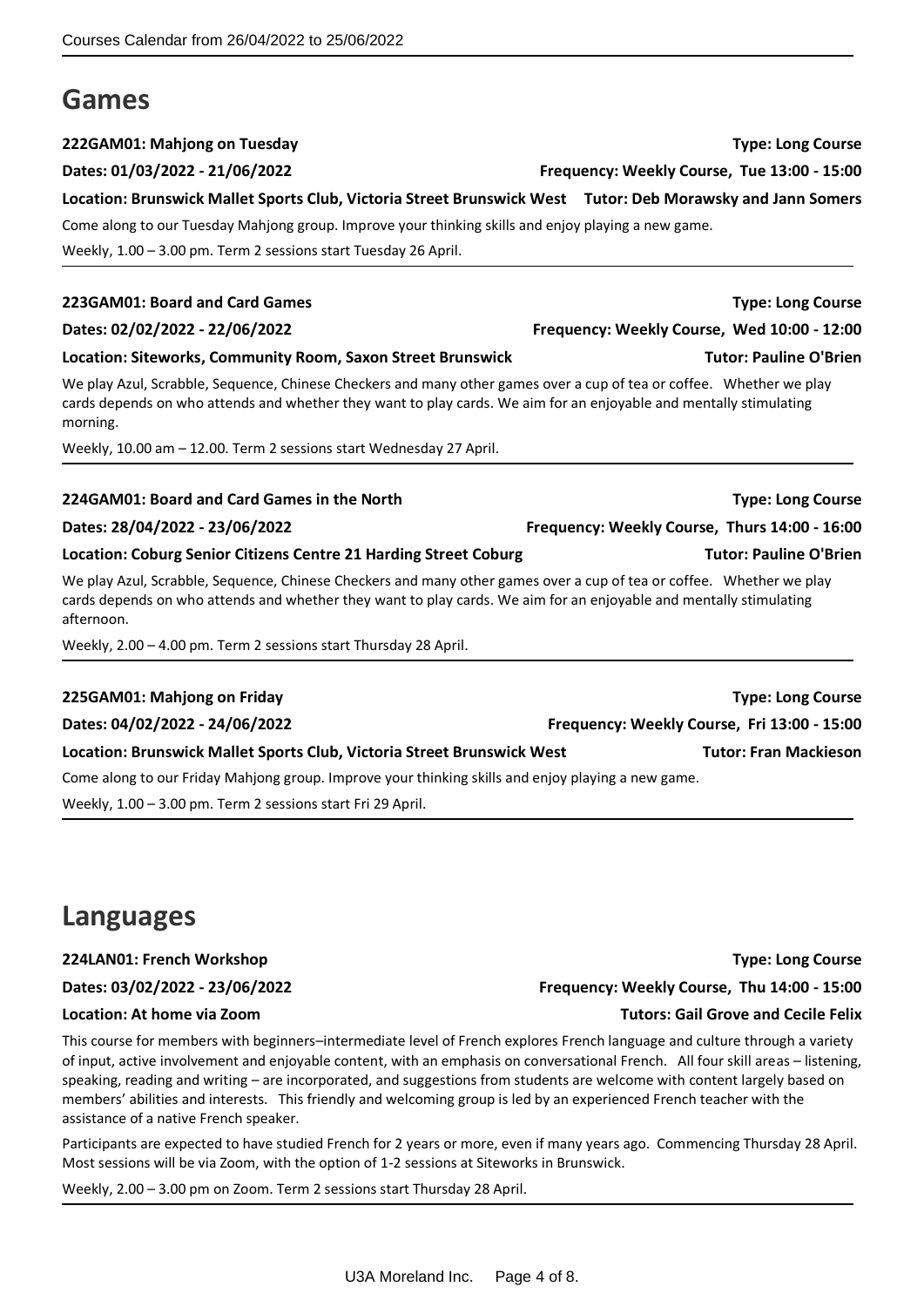# <span id="page-4-0"></span>**Learning or more academic courses**

### **Monday Matters Announcement**

The monthly Monday Matters sessions are discontinuing after many presentations over the past 7 years, since U3A Moreland commenced. It is time for a new approach to general sessions, talks, presentations or whatever new procedure any Members may wish to bring to either a regular or even infrequent program segment or event. *Who has some new ideas? Who would like to consider organising such sessions?*

The Program Team would welcome your ideas and provide support to help launch something new.

### **221LEA01: Big Issues Today - A Discussion Group Type: Long Course**

**Dates: 07/03/2022 - 20/06/2022 Frequency: Weekly Course, Mon 15:00 - 16:30**

### **Location: Coburg Senior Citizens Centre 21 Harding Street Coburg Tutor: Brian Zammit and Margaret Robertson**

Big Issues Today: A discussion group. Current affairs, social issues, political issues, 'from the local to the global' – sounds interesting? Join us each week as we mull over, discuss and debate a particular topic chosen by the group.

Weekly, 3 – 4.30 pm. Term 2 sessions start Monday 2 May.

### **222LEA01: Want to Write? Don't Know Where to Start? Type: Long Course**

### **Location: Coburg Senior Citizens Centre 21 Harding Street Coburg Tutor: Cathy Beesey**

Getting started is often the hardest part of writing. In this program there will be ideas to get you writing during the class and maybe at home. Different aspects of writing will be covered including: descriptive, narrative and journal and having a go at writing in the genres you like to read. We'll also explore ways to gain confidence in writing. The plan is to have lots of sharing, laughter and maybe some sadness.

Fortnightly, 2.00 – 4.00pm. Term 2 sessions start Tuesday 26 April.

Note change of venue to Coburg Senior Citizens Centre, 21 Harding St Coburg.

### **223LEA01: BYOBs - Books and Reading Type: Long Course**

### **Location: Community Room, Siteworks, Saxon Street Brunswick Tutor: Mary Ryan**

A book group with a difference – with no "required" reading. Group members bring own book choice/s (BYOBs) and chat about what has been read, or not, or likes and dislikes of books read in the past, with time to read favourite passages if desired. Any aspect of books and reading sparks discussion – choosing books, holiday reading, book genres, book reviews. Come along!

Fortnightly, 2.00 – 3.30 pm, first and third Wednesdays of the month. Term 2 sessions start Wednesday 4 May.

### **224LEA02: Melbourne's Classical Architecture T2 Type: Short Course**

### **Location: Various Public Spaces Tutor: Justin McDermott**

Appreciating Melbourne's Classical Architecture: field trips in the city will continue with walks around the City, looking at some more of Melbourne's best pre-War architecture in the classical or Greco-Roman style, and its evolution into Art Deco or Gothic Deco in the 1920s and 1930s. Discover how this architecture works — how it embodies the key features of the Acropolis in Athens, the Pantheon in Rome, or London's St Paul's Cathedral. Observe how the styles evolved into various novel forms in the 20th century.

This is a new program. Current enrollees may re-enrol and new enrolments are welcome. There will be four fortnightly sessions, meeting at pre-arranged locations.

Fortnightly, 10.00 – 12.00 pm. Term 2 sessions start Thursday 5 May.

# **Dates: 02/02/2022 - 15/06/2022 Frequency: Fortnightly, Wed 14:00 - 15:30**

**Dates: 05/05/2022 - 16/06/2022 Frequency: Fortnightly, Thu 10:00 - 12:00**

**Dates: 01/03/2022 - 21/06/2022 Frequency: Fortnightly, Tue 14:00 - 16:00**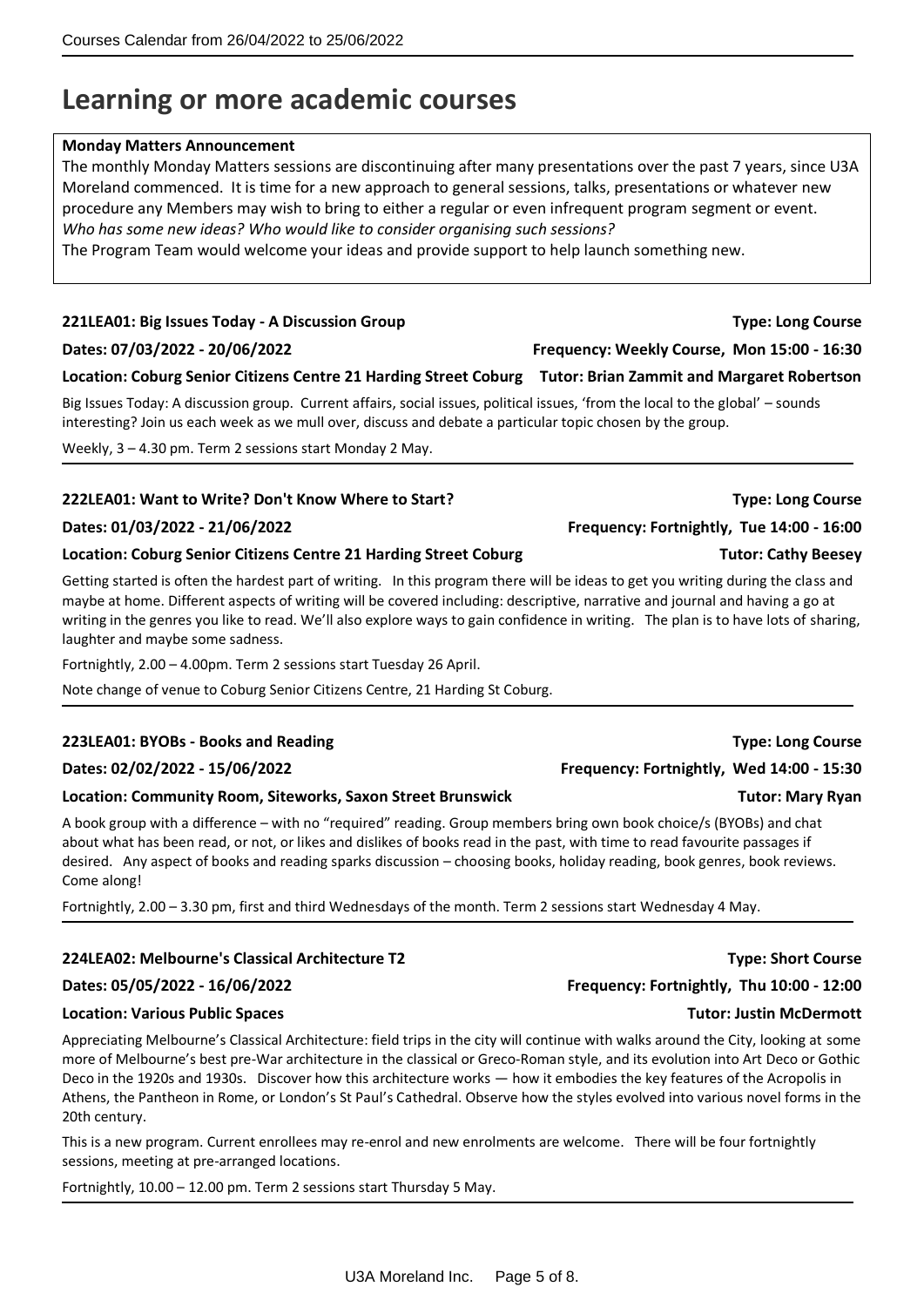# <span id="page-5-0"></span>**Mind and Body**

### **222MND02: Introduction to Meditation T2 Type: Short Course**

### **Dates: 26/04/2022 - 14/06/2022 Frequency: Weekly Course, Tue 14:00 - 15:00**

### **Location: Siteworks, Workroom 1, Saxon Street Brunswick Tutor: Mary Familari**

Meditation has been practised by many cultures for hundreds of years and scientific research has confirmed the positive benefits for mental and physical health, including overall feelings of well-being. This course is intended for beginners who are interested in knowing more about meditation, and for those who have previously practised meditation and may like to join a refresher course.

This course of 8 x 1hr sessions will include an introduction to different meditation techniques, including mindfulness. Qualified meditation teacher.

This program is intended for new enrolees; it is not a continuation of Term 1 Meditation sessions.

Weekly, 2.00 – 3.00 pm. Term 2 sessions start on Tuesday 26 April.

**Dates: 03/03/2022 - 23/06/2022 Frequency: Weekly Course, Thu 14:00 - 15:30**

### **Location: At home via Zoom Tutor: Karen Hawe**

Dru Yoga is a comprehensive yoga system that balances and resets the physical body, mental body and the energy body. We incorporate postures (asanas), breath work (pranayama), relaxation (yoga nidra), visualisation and meditation. You will need to be able to get up and down from the floor independently. As Zoom is a very different medium to face to face teaching, Karen wishes to get to know new participants who have never done yoga with her before. She will contact new participants to discuss yoga experience and physical health/abilities.

Yoga mat, chair, strap or tie and a cushion are often required at each session.

This is a program for seniors. If you have any concerns regarding your health and fitness, please consult your health professional.

Weekly, 2.00 – 3.30 pm. Term 2 sessions start Thursday 28 April.

# <span id="page-5-1"></span>**Recreation**

### **221REC01: Princes Park Walking Group Type: Long Course**

GET MOVING MONDAY MORNINGS with a walk among the majestic trees of marvellous Melbourne's Princes Park. The walk is for those who would like to make a positive start to the week with exercise that requires just the right amount of exertion to open the lungs, comfortably elevate the heart rate and enliven the senses. We walk for approximately 1 hour and following on, there will be an opportunity to reward yourself with a coffee. We enjoy each others company and the benefits of a walk. A happy, sociable and welcoming group.

We meet on the corner of Royal Parade and Park Street in Princes Park. Public transport: Moreland tram #19 or street parking available.

Weekly, 9.30 – 11.00 pm. Term 2 walks start Monday 2 May.

**Dates: 31/01/2022 - 20/06/2022 Frequency: Weekly Course, Mon 9:30 - 11:00**

**Location: Princes Park Carlton Tutor: Pamela Ashcroft and Melinda Venticich**

**224MND01: Dru Yoga Type: Long Course**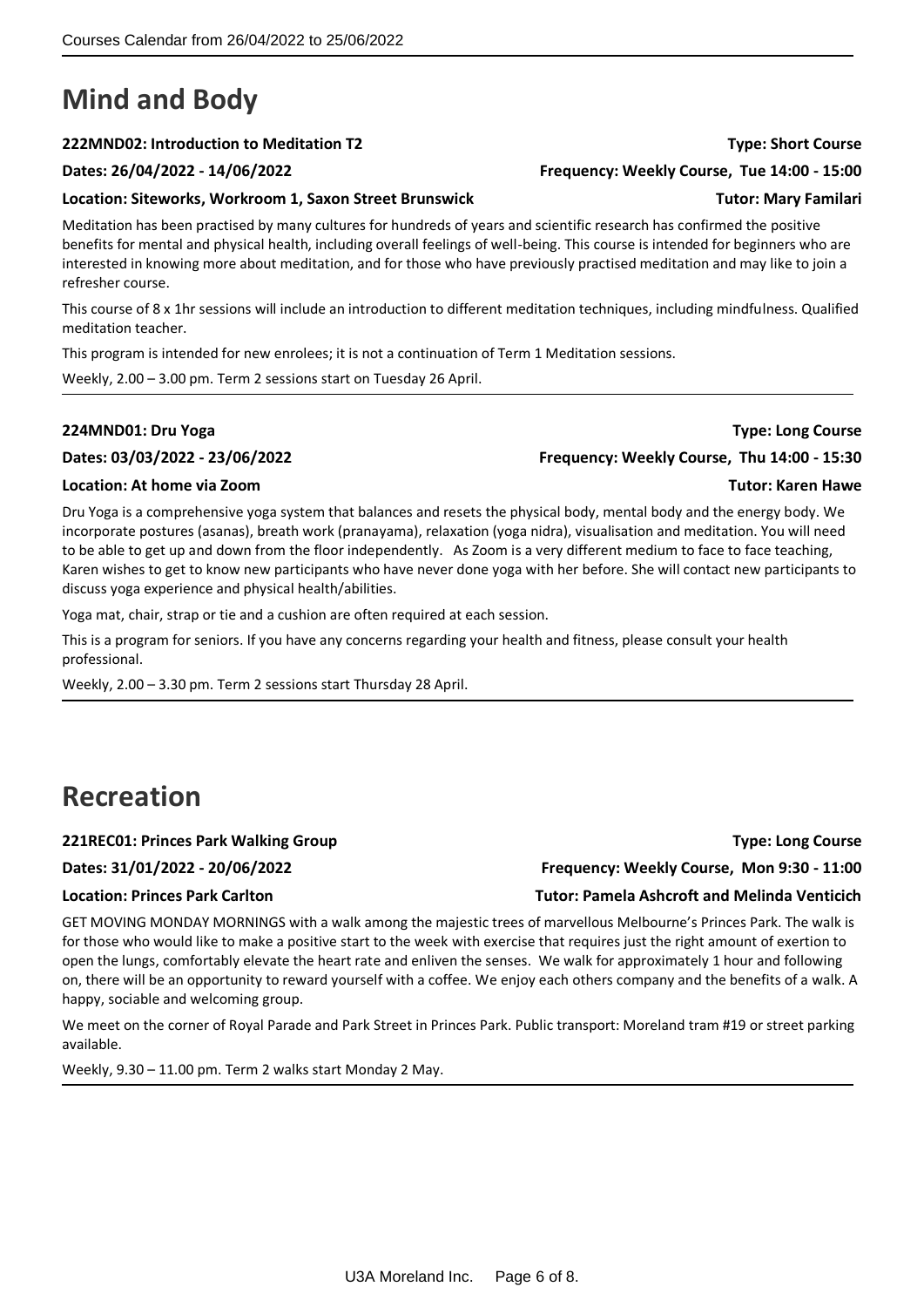### **221REC02: Line Dance Type: Long Course**

### **Location: Siteworks at Saxon Street Saxon Street Brunswick Tutor: Annie Fisher and Kay Aicher**

Facilitators – Annie Fisher and Kay Aicher. Line Dance continues with demonstrations of popular dances using familiar and new music, CD presentations, and ideas from Members in the group always welcome. While the booking covers 1.5 hours, dance time is generally 1 to 1 ¼ hours.

Commencing Monday 2 May 2022 at Workroom 2, Siteworks, 33 Saxon Street Brunswick.

### **222REC02: Petanque (French Bowls) is in recess.**

### **224REC01: Nordic Walking on Thursday Type: Long Course**

### **Dates: 03/02/2022 - 23/06/2022 Frequency: Fortnightly, Thu 9:30 - 12:00**

### **Location: Outdoor locations as specified Tutor: Marcie Hayes and Nola Newton**

Nordic Walking is a full body exercise using specially designed poles to enhance your natural walking experience. It is an enjoyable, social activity for people of all ages, especially for those with lower joint conditions. This effective exercise improves fitness, builds core strength and tones the whole body. Walks are from 4km to 8km over approximately 1.5 hours with a coffee at session end. U3A Moreland has several sets of walking poles for your use during sessions. Come and try a new exercise! Location and meeting points will be advised prior to each session.

This is a program for Seniors. If you have any concerns regarding your health and fitness, please consult your health professional before enrolling.

Fortnightly, 9.30 am – 12.00. Term 2 sessions start Thursday 28 April.

### **225REC02: Merri Creek Walk and More and Lunch Type: Long Course**

### **Dates: 04/03/2022 - 17/06/2022 Frequency: Monthly, Fri 10:00 - 13:00**

### **Location: Outdoor locations as specified Tutor: Margaret Robertson and Gwen Rosengren**

Walks (x2) will continue along parts of the Merri Creek trail, or other easily accessible creeks, waterways and parklands, keeping to well-constructed, accessible pathways. Details of the section being covered that day and the meeting points, close to public transport if possible, are forwarded prior to each walk. If not public transport accessible, pick up is arranged.

Walks may finish near a cafe if participants wish to lunch together (optional).

Monthly, 10.00 am – 12.00 pm walking, then optional lunch. Two walks in Term 2, Fridays 20 May and 17 June.

### **225REC03: Nordic Walking on Friday Type: Long Course**

Nordic Walking is a full body exercise using specially designed poles to enhance your natural walking experience. It is an enjoyable, social activity for people of all ages, especially for those with lower joint conditions. This effective exercise improves fitness, builds core strength and tones the whole body. Walks are from 4km to 8km over approximately 1.5 hours with a coffee at session end. U3A Moreland has several sets of walking poles for your use during sessions. Come and try a new exercise!

Location will be advised prior to each session.

If you have any concerns regarding your health and fitness, please consult your health professional before enrolling.

Fortnightly, 10.00 am – 12.00. Term 2 sessions start Friday 6 May.

U3A Moreland Inc. Page 7 of 8.

**Dates: 14/02/2022 - 20/06/2022 Frequency: Weekly Course, Mon 14:00 - 15:30**

### **Location: Outdoor locations as specified Tutor: Lauris Grantand Melinda Venticich**

# **Dates: 11/02/2022 - 17/06/2022 Frequency: Fortnightly, Fri 10:00 - 12:00**